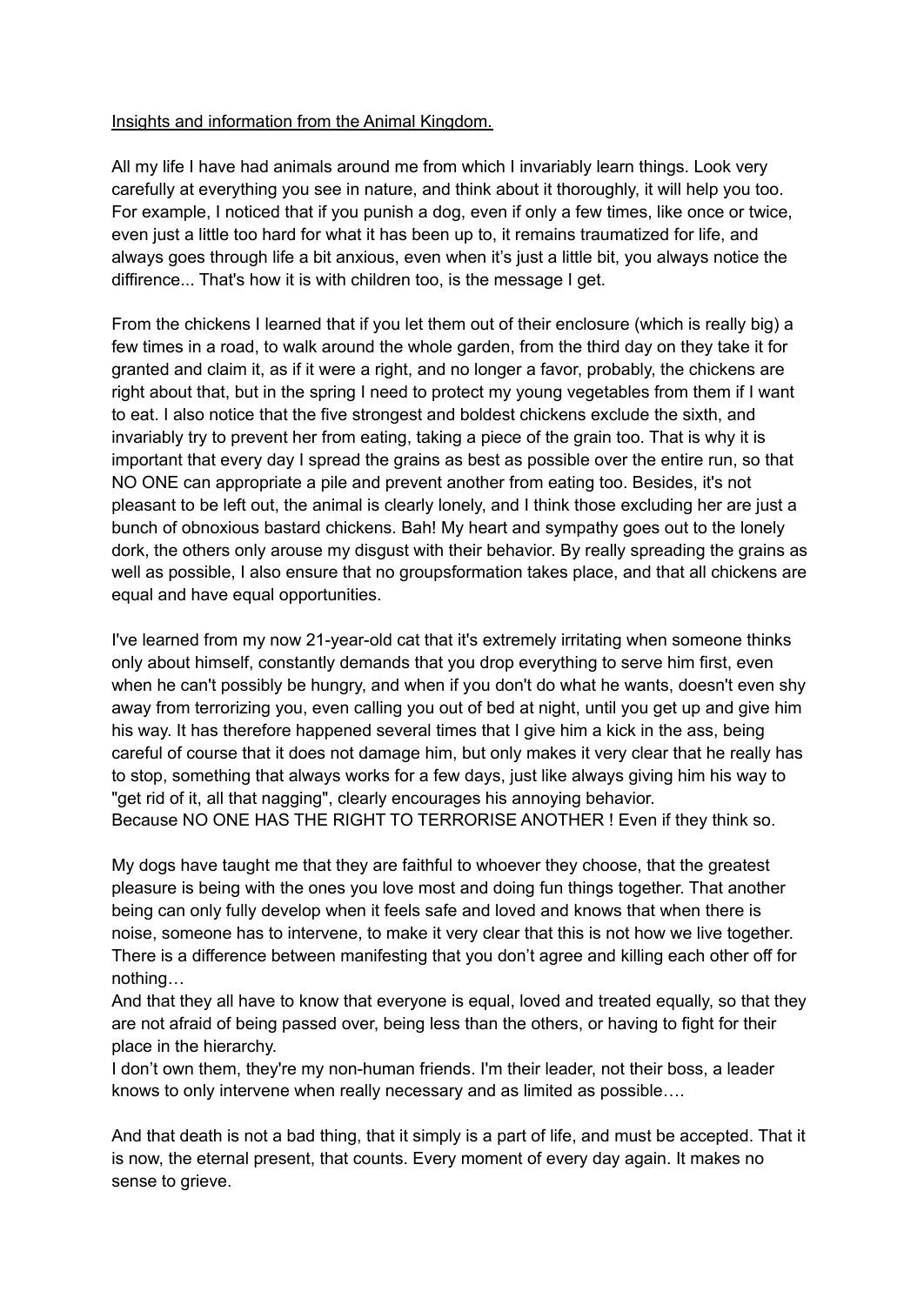From those filthy pigeons that were brought in here to help them survive, I learned that you should not allow anything into your house that does not belong there, because you will never get rid of them, not even when they can take care of themselves again just fine, and when their presence and nature means that you can no longer be yourself in your home, are constantly hindered by what they are doing, making daily life unpleasant for you, significantly lowering the quality of your life compared to what it would otherwise be to the point where you feel like your well-being doesn't matter at all, as theirs seems more important… you sometimes have to turn your heart into a stone to make sure you get rid of it anyway to free yourselves and can live happily.

The horses learned me that you should not take in anything that has more needs than you can handle.

And I have learned from the wild animals around me that they sense whether they have to fear you or not, and whether your presence among them in their natural habitat entails an added value or a risk, even a disaster. When they know that you are their friend and not their enemy, they like to be near you.

From the fish in the pond I learned that they increase in number very quickly, and that it is a good thing that herons and kingfishers come regularly, because only then everything remains in balance, which is necessary for everyone's well-being. Covering the pond with a net to prevent this natural process only ensures that not only the fish eaters go hungry, but also innocent victims, such as the frogs that get caught in the net.

From the ants in the garden I've learned that they are very interesting animals to study, the way they colonize, what activities they do for what reasons, that they are the natural cleaners who clean up what they can use that someone else has dropped, and that you don't have to fight / exterminate with ant bait boxes full of poison, that you can easily direct them to move if they are in a place you don't like, by carefully selecting their biotope to disturb them a bit, think of moving a stone under which they have built a nest without harming themselves, and putting it, or this construction a little further, somewhere where it won't bother you.

The earthworms provide the soil, compost and aeration, and are the favorite food of many bird species. Snails are also excellent food for chickens, for example, if the chickens can reach them often enough, it will remain under control without any poison that disrupts the entire ecosystem.

That owls in the forest next to you are not only wonderful to listen to from your bed, but ensure that you do not get an abundance of rats and mice around you, and that you better plant trees or a forest in which they can flourish and a find a good home, then use rat poison because it kills not only the rats, but also all the animals that depend on them to feed. That you should think very carefully about the consequences of EVERYTHING you do, because they extend much further than you would think at first sight.